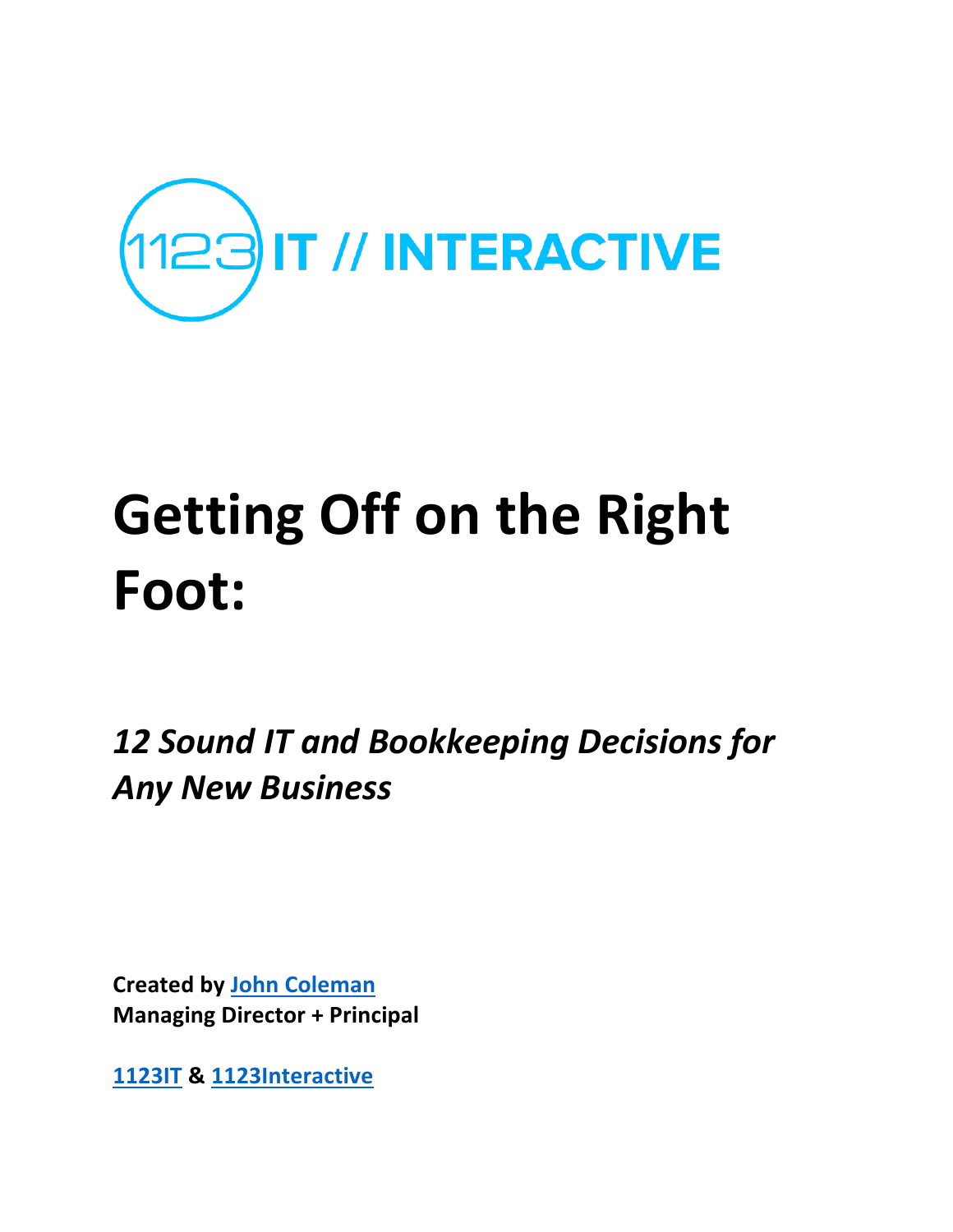Congratulations on starting a new business! Whether this is your first business, or  $50^{th}$ , starting any new enterprise is reason for celebration (as well as the anticipation of probably some really hard work).

Like anything, there is a benefit in doing things right the first time. We are happy to help clients fix their IT or bookkeeping systems, and we do this plenty, but we would much rather have clients spare themselves the turmoil (and expense) by setting things up correctly in the beginning. Running a new business is hard enough. No one needs the added challenge of fighting systems that are not reinforcing what you are doing.

It's with this in mind that we have created this free guide for how to setup the most common systems new businesses use/need. For the record, none of these links are affiliate links and this guide is freely given. Let's dive in.

## **IT Systems:**

1. **Setup Cloud Backup**: We mention this first because it is just too valuable to not focus on. Additionally, online backup services are so easy and inexpensive these days, there is literally zero reason to not setup a backup. Most services can be setup in about 30 minutes (or less) and can protect you from some truly ghastly harms. Everything from virus infection, to hardware failure, to theft, to hardware destruction can be mitigated through the use of a solid online backup. Truly, we cannot recommend this enough.

The service we recommend is Backblaze. It is what we use for our personal backups, which we have had to actually use. To put it simply, our Backblaze backups have always been flawless and have allowed us to totally rebuild key systems quickly and completely. Not only that, but Backblaze is very reasonably priced and has great support.

2. **Choose Email and Website Providers Wisely:** Sure, your brother's neighbor's cousin knows a high school kid who will build you a website for \$75, but is that what you really want? Or, if you've only worked with corporate email, is Exchange the best email platform for you? Well, it depends.

Switching email and website providers can be a pain, and unreliability with either can harm your business. As such, it pays to choose wisely.

For websites, figure out what you need before you find a provider. For many new businesses, a simple 3-5 page website should suffice. For some businesses, a long onepage website would be a perfect fit. The key is, figure out what is really important for your business to communicate and find the most efficient means of doing so. If you have a DIY spirit, some people love Squarespace, and others like Wix or Weebly.

For a more custom route, find a provider that will give you something reasonable that fits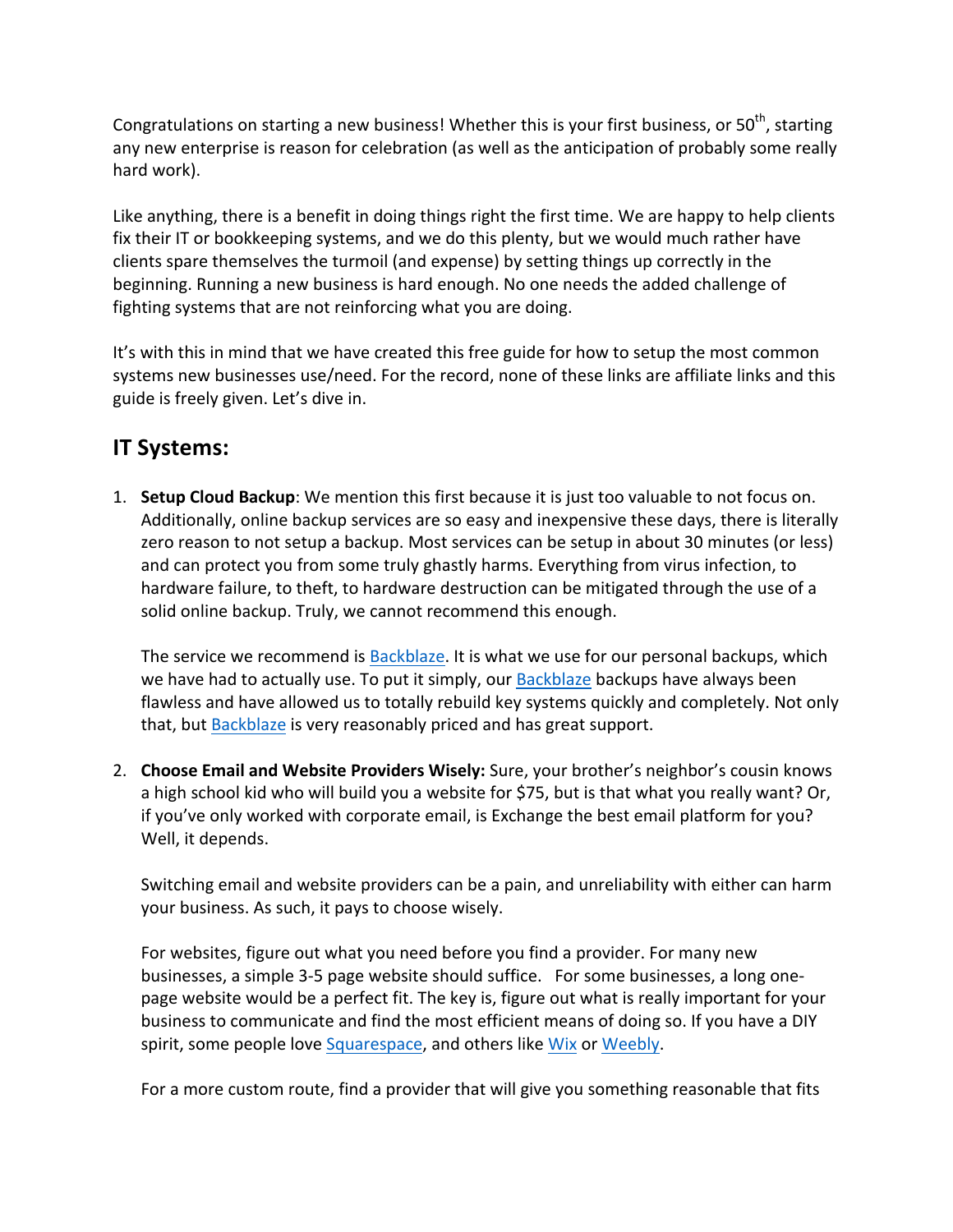your business. For example, our modern, custom, responsive one-page websites start at \$500, and a 3-5 page responsive site for a new business starts at \$1500. You shouldn't have to pay thousands and thousands of dollars for something really good.

For website hosting, make sure your host backs up your website and has really strong uptime reliability. If your website is built on WordPress, or another content management system, consider a host that will also do regular, scheduled maintenance for you. Bad things happen when content management systems are not properly maintained and updated. Again, website backups are really important here. If your website is hacked, often restoring a backup is the only reliable remedy.

For email, the decision for most people comes down to Microsoft (Office 365) or Google (G Suite). The decision as to what will work the best for you really comes down to how you want to interact with these services. If you use (and love) Outlook, then Office 365 is a nobrainer. If you use/enjoy Google services (e.g. Google Docs, Gmail, etc.), then G Suite is great. They are both competitive price-wise, so choose the one that integrates with the way you want to use it the best. Personally, we use  $G$  Suite, mostly for the mobile functionality. Granted, Office 365's mobile functionality is fine, we just find there are more options on mobile platforms for Gmail (which is what G Suite utilizes for email).

3. **Setup Cloud File Storage**: To be clear, this is NOT the same as backup, and not a replacement for it. This is a service such as Dropbox, Google Drive, or One Drive. It is true that this is sort of a second-layer of backup, but its main functionality is centralized file sharing (not to mention having access to files on multiple computers).

With good backup, email, and cloud file storage, companies can go a long time without needing a server. Additionally, most new businesses need to share files, a lot, and these services make that a snap.

Another benefit of this sort of service is that you can have one repository for company files that is shared with whomever needs access. Things like your EIN, Business License, Financials, etc. can be put here and access can be doled out to whomever needs it, which is about 1000% more reliable and convenient than just emailing attachments around.

One tip here is to get in the habit of having a clean file/folder structure. Files accumulate fast and having a clear separation into folders that make sense can keep your drive from turning into a rat's nest. Even if your folders only have a couple of files in them at first, getting in the habit of keeping things organized will pay dividends down the road.

To be honest, we don't really have a horse in this race, but what we use internally is Dropbox. We have used it since it came out and it has been beyond rock-solid (and is VERY easy to use and work with).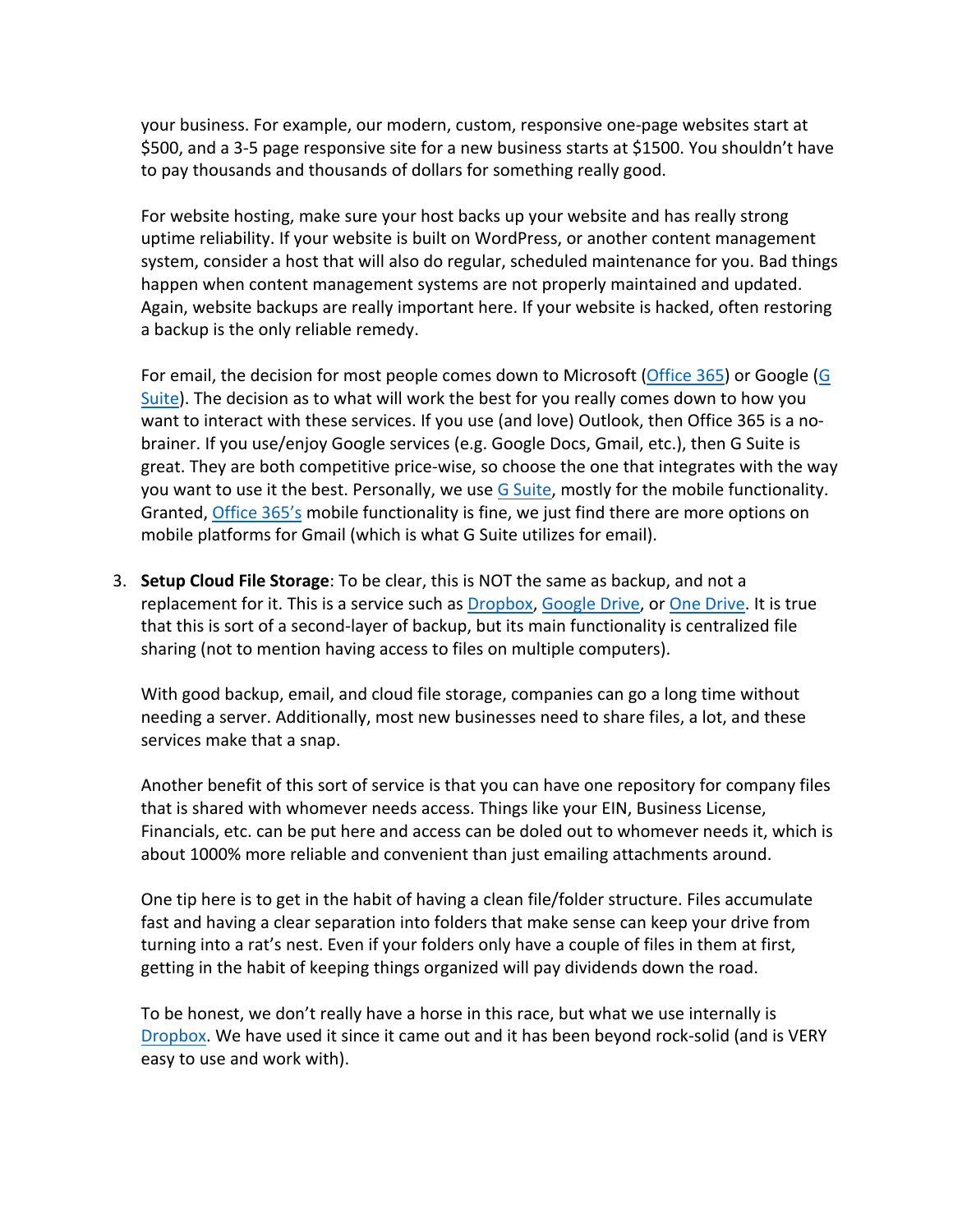4. **If on Windows, Have Strong Anti-Virus**: Again, backups are key. In fact, for ransomware, sort of the malware du jour, there really is no other reliable remedy. There are a lot of options here, so do your research. Find an option that offers complete protection (viruses, spyware, ransomware, phishing) but that also won't totally bog down your system. Read some reviews from reliable outlets and try some options out. Don't just go with whatever was installed on your computer from the factory. Most importantly, keep whatever you choose updated and current. Be proactive and choose a solution intentionally. Malware can cause serious, expensive damage, so it's worth a little time and effort to get this right.

Personally, we like Vipre as a solution. It is very good at detecting threats, and does a good job with cleanup.

Of course, the first line of defense is common-sense. Think before you click, especially on links from emails. Make sure links are going to where they say they are. If you have a small office, think about a firewall that can do some of the heavy lifting here. Enable features like anti-phishing, geo-filtering (filtering out traffic/links to unsavory countries), bot-net filtering, etc. 

These days, the onus is on every business to take security seriously and it starts with solid tools to help defend against threats.

- 5. **If You Are In An Office, Never Run Your Own Website/Email/Remote-Access Servers**: Tragedy can strike from letting the whole Internet access your own servers, so save yourself the headache and just use external service providers. Again, get a decent firewall and use something like GotoMyPC for remote access.
- 6. If You Use A Laptop, Encrypt Your Hard Drive. Same Goes For Your Phones/Tablets: It's much better to have your car being broken into be an inconvenience, rather than a disaster. Modern software makes this pretty easy, and device theft is commonplace. Protect yourself and your data ahead of time and encrypt any storage on mobile/laptop devices that you will have company data/files on (and this includes email and cloud file storage).
- 7. If Not Already, Use A Password Manager: We read about website data breaches almost every week it seems. In this day and age, we really should have different, strong passwords for every site we interact with. Not only that, but the more precious the data, the longer the password should be (we recommend 20-character unique passwords for online banking, and 12-15 character passwords for email, for example). The problem is, keeping track of separate passwords for every site is just about impossible without the use of a password manager. Fortunately, there are several very good ones available nowadays.

The password manager we like the most is Dashlane. It is very easy to use, automatically logs you in, and can change all of your passwords with the click of a single button.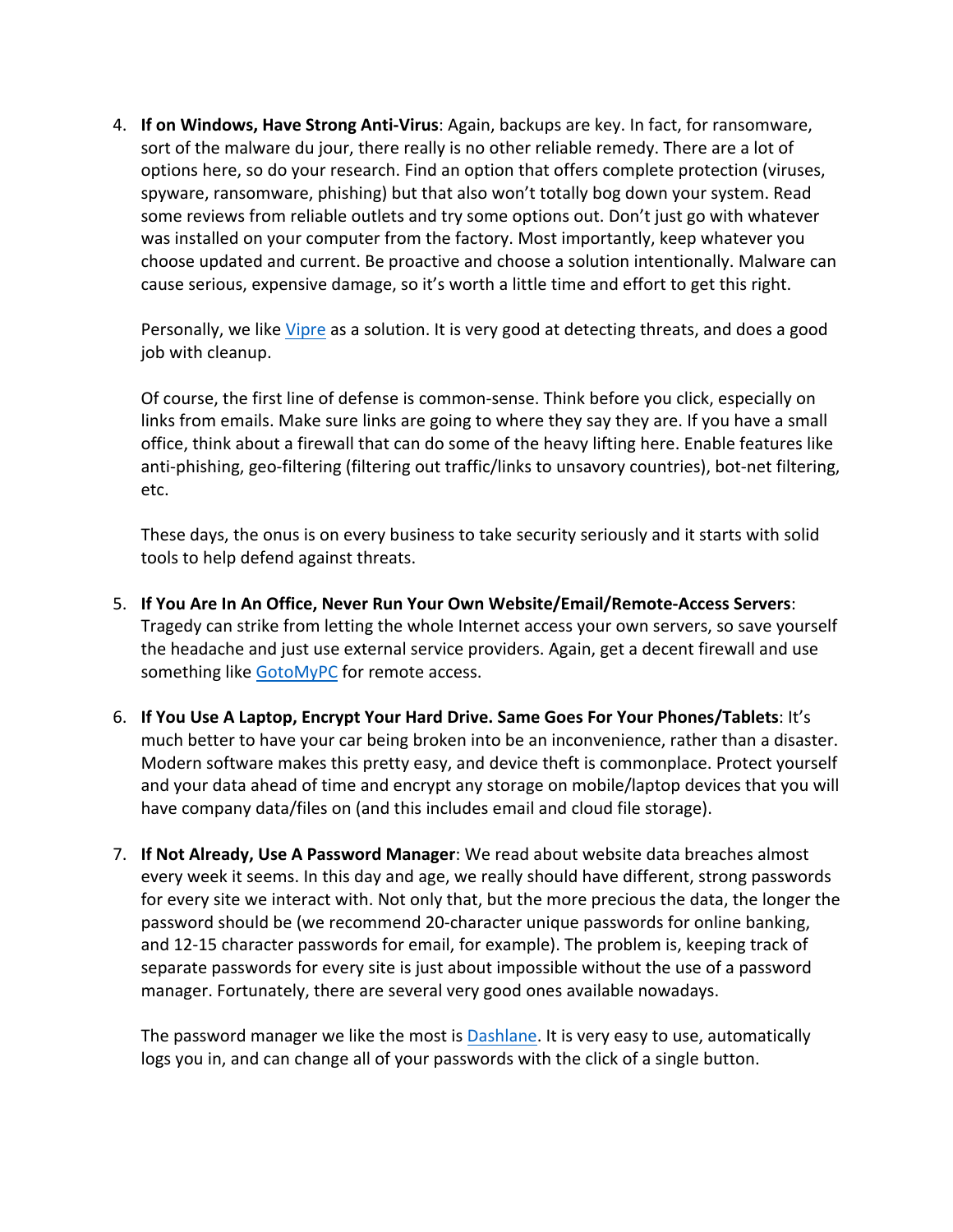## **Bookkeeping Items:**

1. Use Accounting Software and Setup Your Chart Of Accounts BEFORE You Sync With Your **Bank**: Let's face it, fixing bad books in year two of a business stinks. It's expensive, complicated, and takes 10 times the effort just setting things up right the first time would have.

For accounting software, we recommend (and support as a certified ProAdvisor) Quickbooks Online. Simply put, it is the easiest, most full-featured accounting software available for small business.

Before you start using QuickBooks, though, create your chart of accounts first. If you do not know how to do this, please get help (we are happy to help with this). Having a clean, well-organized chart of accounts will not only make your bookkeeping easier, but it will save you a ton of hassle and confusion in the future.

And, before you sync your bank account in QuickBooks, setup your chart of accounts in QuickBooks first. Please don't just sync your bank transactions and let QuickBooks create your accounts for you. Give your transactions some order first by setting up your chart of accounts, then steer your transactions thusly. Solid bookkeeping requires solid management, and the first step is to make sure that your chart of accounts is the authority for the classification of all of your transactions.

2. Make Sure to Have A Separate Business Bank Account: Keeping finances of a new business straight is hard, but it is made MUCH harder by not keeping accounts separate. Setting up a separate business bank account (and treating it that way) is key in not only keeping things organized and clear, but also being able to tell how well your business is really doing.

For this, your bank will need your master business license and any related items from the secretary of state (e.g. LLC or incorporation documents).

3. Use Your Financial Statements To Help Guide Business Spending Decisions: Don't just go off of your current bank balance. Understand how profitable things are, or aren't. If things aren't profitable, understand how many months you can survive at current revenue (with no additional spending). Understand your cash flow, how profitable different parts of your business are, and how high your monthly overhead really is.

Good financial statements are incredibly useful tools for steering your business. It is critical to make decisions about your business based on how your business actually works, not how it seems like it works.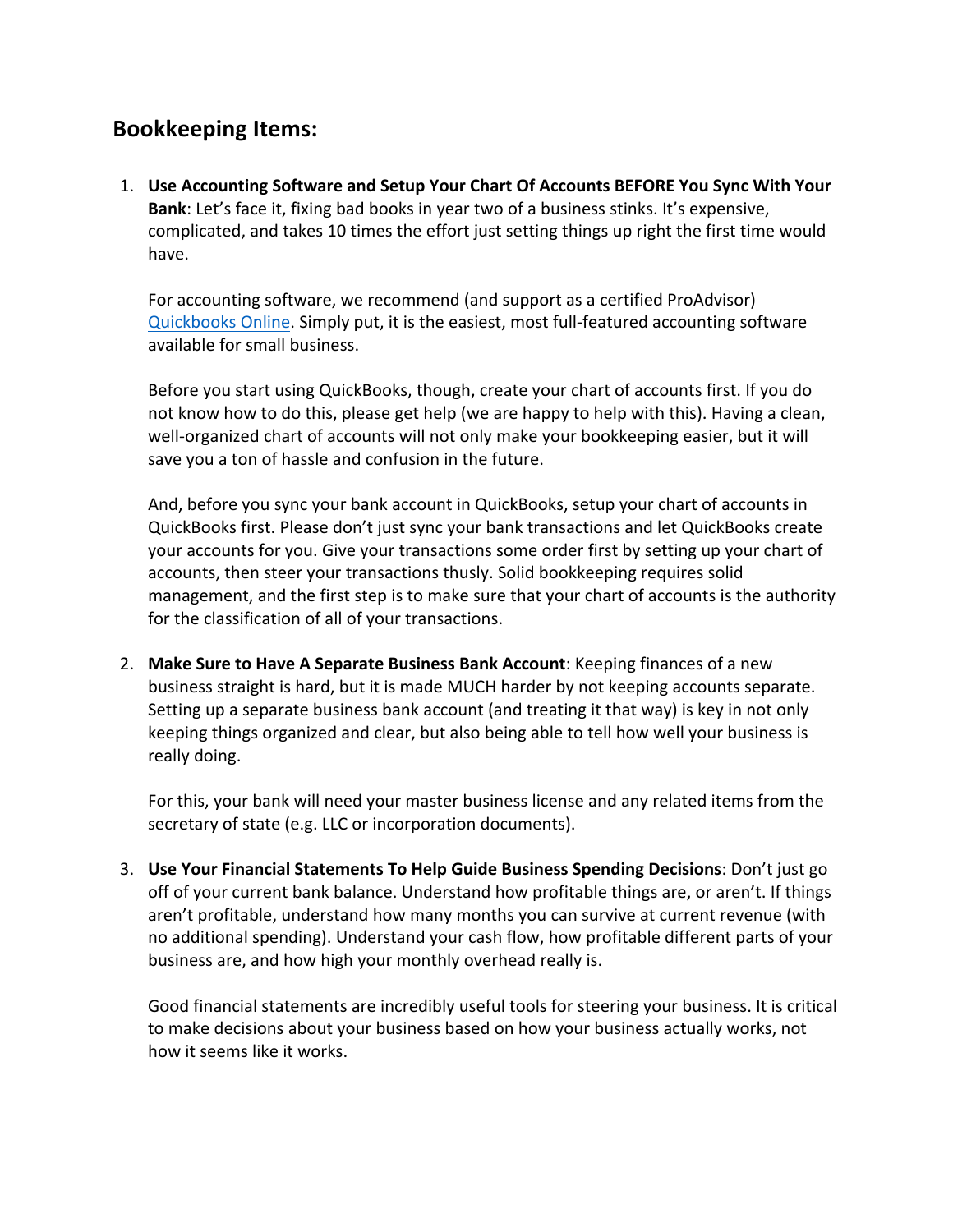4. If You Are Not A QuickBooks Expert, Get Some Training, Or Find Someone Who Is: Again, we are certified Pro Advisors, but so are a lot of really great bookkeepers and accountants. Find a partner that will work with you to not only help you use QuickBooks correctly (believe us, there are LOTS of ways to use it incorrectly), but that will also help you prepare and understand your financial statements.

The accounting function of your business is simply too important to not only manage well, but also reap the rewards of the information it can tell you about your business.

5. **Start Your Tax Planning Now**: Being in business is very different than being an employee, tax-wise. You must save and pay your own income taxes (plus a fun little thing called "selfemployment tax", basically what would normally be the company's and individual's portion of payroll taxes for the owner).

Don't wait for a huge tax bill next year to remind you that you need to be saving for taxes. Start saving early. Start now.

For most new small businesses, that are either sole proprietorships or single-member LLC's, all company profit flows through to the company owner.

So, if your company makes \$100,000 in profit this year, you will be on the hook to pay income taxes on \$100,000 (plus self-employment tax). Any amount of money you pay yourself does not reduce your profit. You, as the business owner, are not an expense.

So, if you make \$100,000 in profit, and you pay yourself \$100,000, you owe taxes on  $$100,000$ . If you make  $$100,000$  in profit and pay yourself  $$20,000$ , you guessed it, you owe taxes on \$100,000.

You are not an employee, you are an owner, and as such, the business and you are the same thing. BTW, it is a good idea to save at least 25% of earnings (35% is better, to account for unforeseen business expenses, but sometimes hard for new businesses) for tax payments. Just get in the habit of doing this every time you pay yourself. Pay yourself \$2000? Put \$500 in savings (and don't touch it).

This **should** get you close to what you owe. Of course, everyone is different, and different situations will either raise or lower your total tax bill. But as a rule of thumb, 25% of what you pay yourself is a good place to start (over time, you will figure out the exact percentages you need to be saving).

When you pay yourself, just write a check to you out of your business bank account. Or, if you use electronic payment, just pay yourself that way. In QuickBooks, record it as an 'Owner Draw' (you should have an account for this).